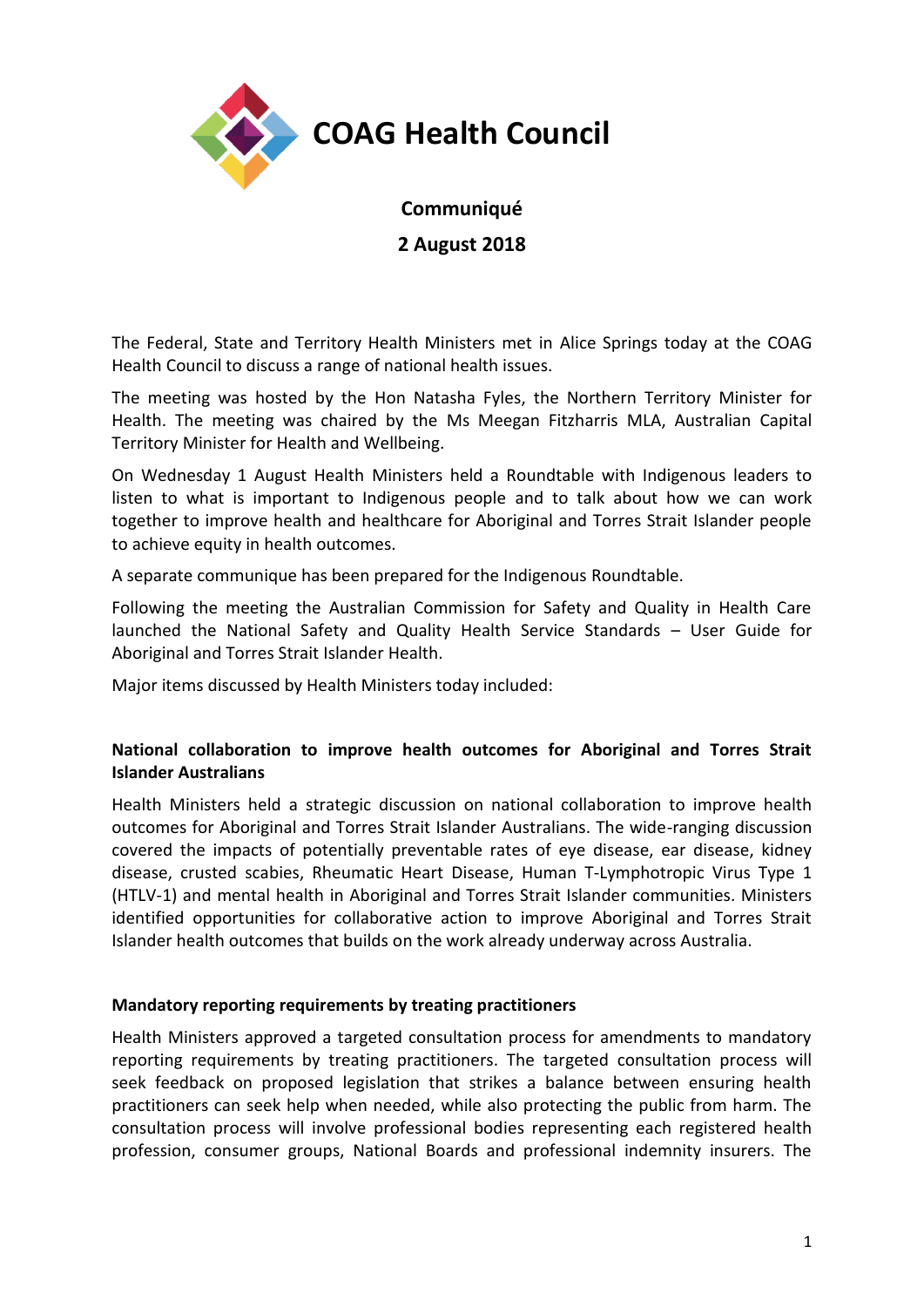results of the targeted consultation process will inform a Bill to be presented to the Queensland Parliament as soon as possible.

Western Australia is not included in this process as its current arrangements will continue.

### **Australian Health Practitioner Regulation Agency**

Health Ministers welcomed advice that all 15 health practitioner National Boards, their Accreditation Councils and AHPRA have partnered with Aboriginal and Torres Strait Islander health sector leaders and organisations to sign a National Registration and Accreditation Scheme Statement of Intent to achieve equity in health outcomes. This joint commitment aims to ensure a culturally safe health workforce, increasing participation of Aboriginal and Torres Strait Islander Peoples in the registered health professions along with greater access to culturally safe health services. This work will reach over 700,000 registered health practitioners, over 150,000 registered students and the 740 plus programs of study accredited through the National Scheme. The launch was held on traditional lands of the Wurundjeri Peoples of the Kulin Nation in Melbourne, Victoria with a Welcome to Country and a traditional smoking ceremony.

### **Update on 2016-17 determination of national health reform funding**

Health Ministers received an update from the Commonwealth Health Minister on the process and timing of the 2016-17 determination, and of the importance of rapidly setting the 2016-17 determination of the national health reform funding to provide certainty for hospital services into the future. Health Ministers also noted the work on improvements to the reconciliation process for inclusion in the next National Health Reform Agreement.

Ministers welcomed the appointment of Michael Lambert as the Administrator of the National Health Funding Pool.

# **Private patients in public hospitals.**

Ministers agreed to commission an independent review of a range of factors regarding utilisation of private health insurance in public hospitals to report as soon as possible but no later than 31 December 2018.

#### **Progress update on the National Health Reform Agreement**

The Commonwealth Minister for Health provided an update on drafting of the National Health Reform Agreement. The Council noted the importance of a dispute resolution process.

#### **National approach to hearing health**

Minsters recognised that 3.6 million Australians currently experience hearing loss and that the prevalence of hearing loss is expected to more than double by 2060. Ministers discussed the economic, social and health impacts of hearing loss, particularly for the 90 per cent of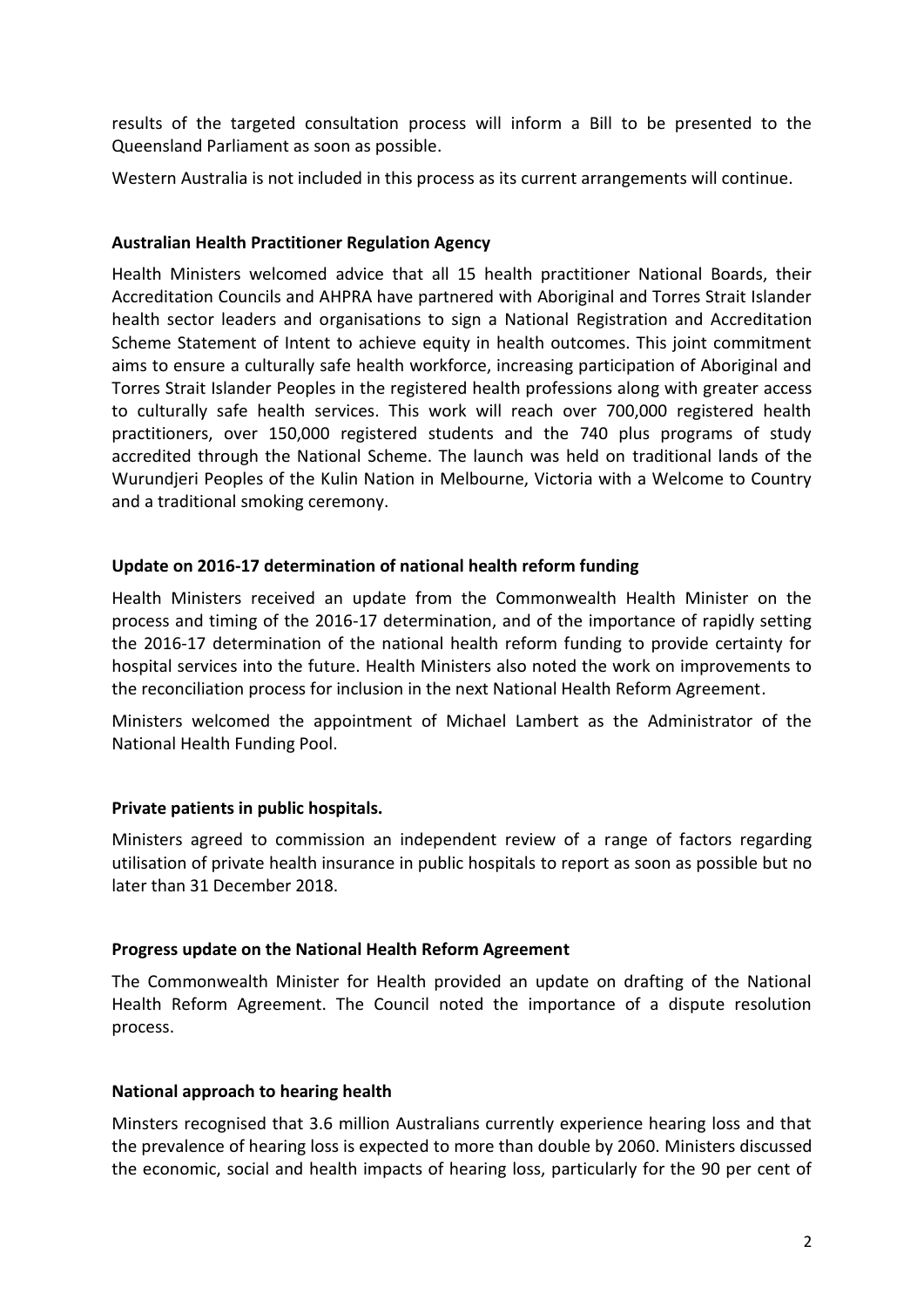Aboriginal and Torres Strait Islander children in some remote communities who experience otitis media infections at any time. Ministers agreed to further consider a national approach to hearing health, following the Commonwealth's response to the House of Representatives Inquiry Report 'Still Waiting to be Heard' expected later this year.

#### **Public dental funding arrangements**

Ministers noted that the current National Partnership Agreement on Public Dental Services for Adults will end on 30 June 2019, and that the State and Territory public provider access to the Child Dental Benefits Schedule will end on 31 December 2019.

Ministers agreed that securing sustainable and fair future funding arrangements is critical to providing timely access to public dental care. Ministers agreed to commence formal negotiations to achieve fair, long-term public dental funding arrangements, including extension of access to the Child Dental Benefits Schedule.

# **Mutual recognition of mental health orders**

Ministers discussed the important issue of ensuring continuity of care for mental health consumers moving between jurisdictions with different legislation. Ministers agreed that work to ensure interoperability of mental health legislation between states and territories, as part of the 5<sup>th</sup> National Mental Health and Suicide Prevention Plan is prioritised.

# **Recognising Continuity of Care for Consumers of Mental Health Services**

The Council discussed and agreed to South Australia's proposal that the COAG Health Council monitor the ongoing transition to the NDIS of mental health clients and to identify any emerging services gaps that need to be addressed in order to ensure continuity of support.

Ministers agreed that the Australian Health Ministers' Advisory Council work with the Disability Reform Council Senior Officials Working Group and provide advice at the next COAG Health Council on actions to resolve interface issues between health and disability services.

# **Obesity – limiting the impact of unhealthy food and drinks on children**

The Queensland Minister led a discussion on a suite of actions to improve children's diets and prevent child obesity with a focus on health care settings, schools, children's sport and recreation, food promotion and food regulation.

The development of cross-sectoral initiatives with education and sport and recreation sectors was noted. Health departments were tasked with developing national minimum nutrition standards for food and drink supply in public health care facilities. The Queensland Minister presented a national interim guide for reducing children's exposure to unhealthy food and drink marketing. This guide was endorsed by Ministers, noting that the guide is for voluntary use by governments.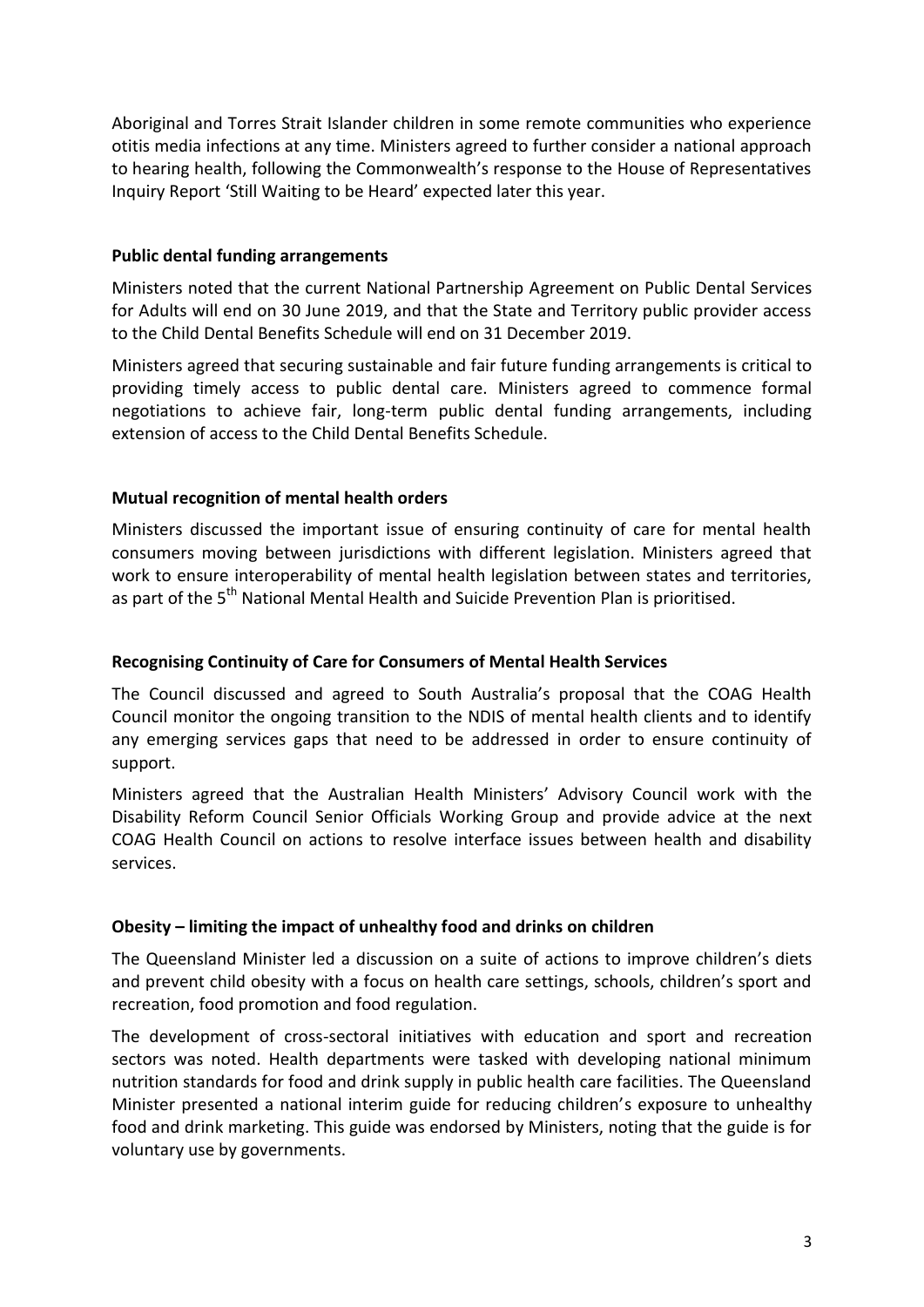Health Ministers noted the voluntary pledge made by the Australian Beverages Council Limited to reduce sugar across their portfolio of products by 20% on average by 2025.

### **Implementation of National Cancer Work Plan – Additional Optimal Cancer Care Pathway**

Health Ministers endorsed the Optimal Cancer Care Pathway (OCP) for Aboriginal and Torres Strait Islander peoples, which is the first OCP under the National Cancer Work Plan that specifically addresses the needs of a cultural group. It is critical that cancer service systems are culturally responsive and competent to address the current and growing disparities in health outcomes for Aboriginal and Torres Strait Islander Australians relative to non-Indigenous Australians. This OCP is designed to provide culturally safe and responsive healthcare, including acknowledging how social determinants can impact health outcomes. This OCP is to be used in conjunction with the 15 tumour-specific OCPs.

The OCP for Aboriginal and Torres Strait Islander peoples was developed collaboratively by Cancer Australia in partnership with the Victorian Department of Health and Human Services and Cancer Council Victoria. Ministers also gratefully acknowledge Aboriginal leadership in development of this pathway with input from an Expert Working Group and from Cancer Australia's Leadership Group on Aboriginal and Torres Strait Islander Cancer Control, as well as feedback from many Aboriginal Controlled Community Organisations and peak groups during the public consultation phase.

### **Public disclosure to support hospital and clinical comparisons**

Ministers agreed to commit to create a data and reporting environment that increases patient choice through greater public disclosure of hospital and clinician performance and information.

Ministers noted it is the Australian Institute of Health and Welfare's (AIHW) role to facilitate consistent and timely reporting of health and welfare statistics and performance information, including the publication of the MyHospitals and MyHealthy Communities websites following the cessation of the National Health Performance Authority.

All jurisdictions agreed to work with the Commonwealth's Chief Medical Officer in his investigation of the issue around a number of women being diagnosed with cancer, which may be linked to breast implants. This includes the role all jurisdictions play in reporting information to track the use of implants.

#### **National Action Plan for Endometriosis**

Ministers noted that the National Action Plan for Endometriosis has been finalised and was launched on 26 July 2018. All states and territories will be working with the Commonwealth toward implementation of the plan.